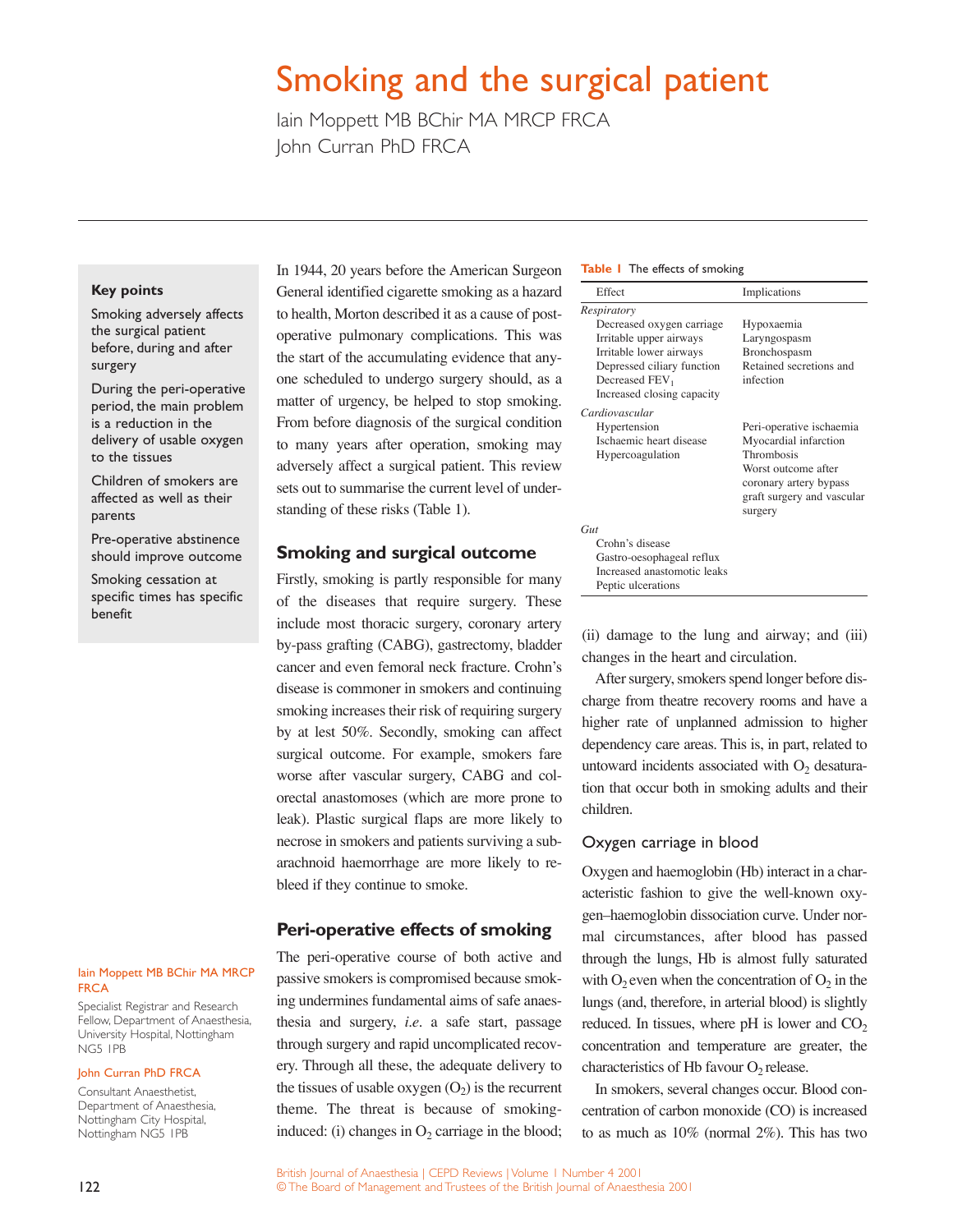effects on  $O_2$  carriage. First, Hb has 250 times more affinity for CO than for  $O_2$ , so the total amount of Hb available for  $O_2$  carriage is markedly decreased. Secondly, CO shifts the dissociation curve to the left, which reduces the ability of Hb to release  $O_2$ . To make matters worse, CO also inhibits cytochrome oxidase, the enzyme that is needed for the final oxygen dependent synthesis of ATP in the mitochondria. This compromise of  $O_2$  delivery makes the events that ordinarily tend to reduce  $O_2$  saturation (*i.e.* induction of anaesthesia, intra- and peri-operative critical incidents, postoperative hypoventilation and atelectasis) more threatening for smokers. With values of carboxyhaemoglobin (COHb) approaching 10–15%, the smoker may already be near the point on the dissociation curve where any further reduction in  $P_aO_2$ will lead to rapid desaturation.

The light absorbance of COHb is nearly the same as that of oxygenated Hb at the wavelengths used by bedside pulse oximeters. Thus, they cannot differentiate COHb from oxyhaemoglobin and over-estimate  $O_2$  saturation. Just as reliance on oximeters in other situations of severe CO excess (*e.g*. house fires) is dangerous, an apparently normal reading can lead to a false sense of security in heavy smokers.

## Airways

Smokers have 'irritable' upper airways and this increases the tendency for breath-holding and laryngospasm at induction of anaesthesia. Although usually a minor inconvenience, these can be life threatening. The commonly used volatile anaesthetics are bronchodilators, although some such as desflurane have a direct irritant effect on the airways. Any bronchodilating effects of volatile anaesthetics are obviously lost when anaesthesia ends.

Lower airway reactivity is also increased in smokers and mucociliary transport impaired. The forced expiratory volume at 1 s (FEV<sub>1</sub>) declines in smokers at a rate of around 60 ml yr<sup>-1</sup> compared with 20 ml  $yr^{-1}$  in non-smokers. Also, the closing capacity (*i.e*. lung volume at which airways collapse and trap air) is increased. Smokers have a greater degree of shunt under anaesthesia, even when changes in functional residual capacity and closing capacity are accounted for. This is presumably due to altered regional pulmonary mechanics. These changes, in addition to the changes in respiratory mechanics that occur with both surgery and anaesthesia itself, make hypoxia more likely both during and after operation. The relative risk of postoperative pulmonary complications in smokers versus non-smokers is around six. The absolute values vary between studies (5–25% non-smokers, 22–57% current smokers). Passive smoking has recently been identified as a strong predictor of critical incidents

in children with presumed upper respiratory tract infection undergoing anaesthesia.

#### Cardiovascular effects

Smokers are prone to hypertension, ischaemic heart disease, cerebrovascular disease and heart failure. All of these are risk factors for postoperative cardiovascular morbidity and mortality. Smokers also have higher resting plasma catecholamine concentrations than non-smokers and an exaggerated sympathetic response to desflurane anaesthesia. The electrocardiograms of smokers are more likely to show ST segment depression during general anaesthesia, implying impaired coronary perfusion that, together with hypoxaemic effects of COHb, reduces myocardial  $O<sub>2</sub>$  supply during the peri-operative period, especially when the demand is increased. This phenomenon is reflected in the reduced time of onset of exercise-induced angina and the increased incidence of ventricular dysrhythmia and dysfunction in the awake subject with COHb values of as little as 4.5–6%. Myocardial ischaemia itself promotes carboxymyoglobin formation reducing myocardial  $O_2$  supply still further, which, together with the effect of CO on cytochrome oxidase, may explain the known negative inotropic effect of CO.

#### Miscellaneous adverse effects

Smokers may suffer polycythaemia secondary to chronic hypoxaemia, worsened by a degree of plasma volume reduction secondary to carbon monoxide (CO) exposure. This leads to blood hypercoagulability but of more significance is the enhancement of platelet function and increase in plasma fibrinogen concentrations seen in smokers. These effects are associated with increased risk of both central and peripheral arterial thrombosis, especially when associated with the use of oral contraceptives.

Smoking affects the gut with an increased risk of peptic ulcer disease, gastro-oesophageal reflux and Crohn's disease. Patients with ulcerative colitis are more likely to present for the first time after stopping smoking, though smoking does not improve the condition. There may be a small increase in residual stomach contents, but the gastric pH of smokers and non-smokers appears to be much the same. Overall, there is no evidence of increased pulmonary aspiration risk. The risk of postoperative nausea and vomiting is reduced in smokers, possibly because of induction of the cytochrome P450 enzyme system. Nicotine, a potent neurotransmitter found in cigarette smoke, alters responses to muscle relaxants used in anaesthetic practice, but these are of little, if any, clinical significance. Smoking does not alter barbiturate pharmacodynamics and pharmacokinetics but end-organ responsiveness to benzodiazepines is reduced.